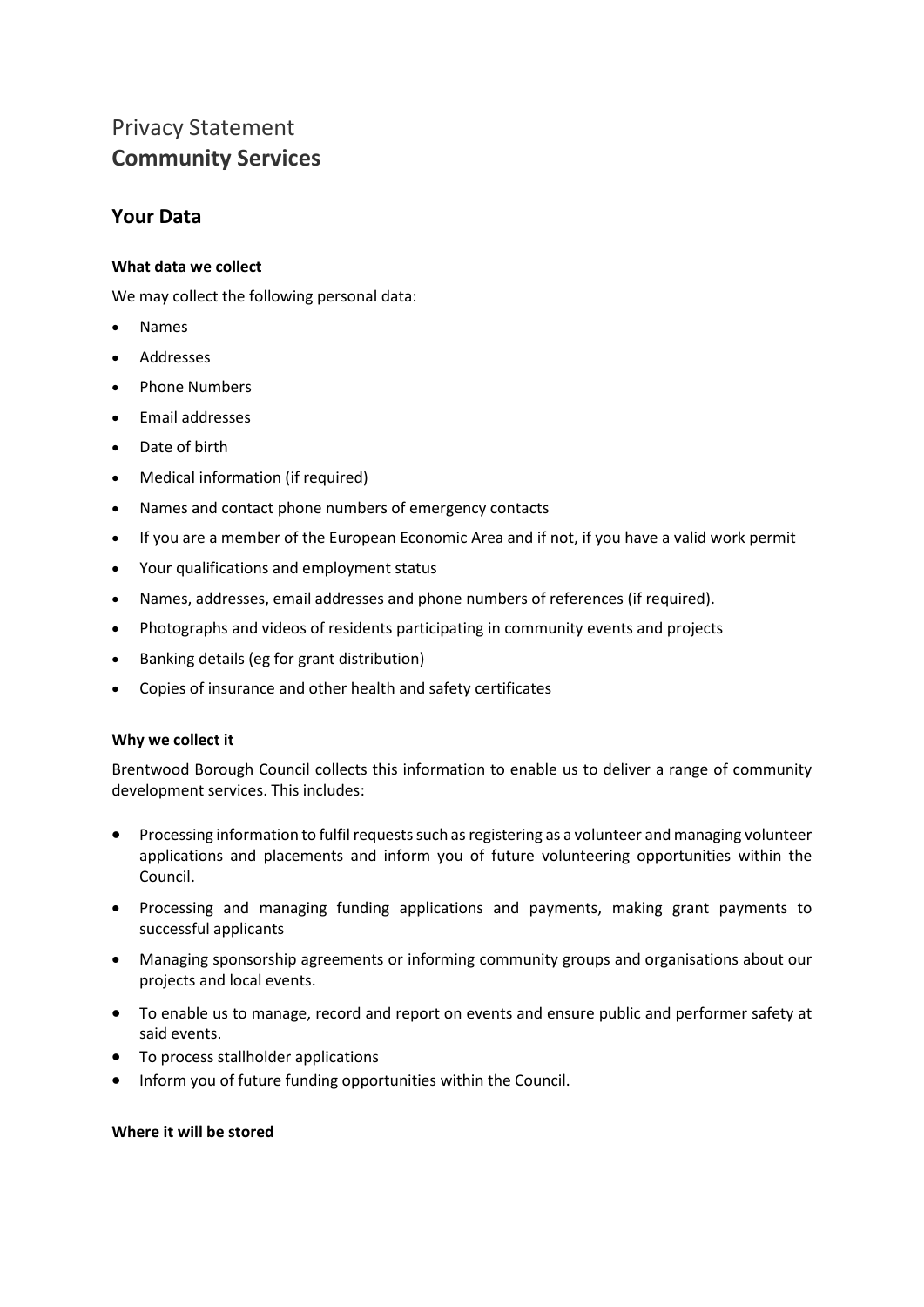Your data is accessible only by members of the Economic Development and Community Services teams. It will be stored securely on Brentwood Borough Council's server. Details about how your data is held securely can be found in our Corporate Data Protection Privacy Notice.

#### **Who we will share it with**

We will never sell your data, however we may share your personal data between our services and with partner organisations, when it will be of benefit to you, required by law, or to prevent and detect fraud. The partner organisations we may share your information with includes:

- Partner agencies, approved organisations and individuals working with the police.
- Partner organisations we have engaged to deliver services with us (where Third Party Data Sharing Agreements will be in place)
- We may also share your image from events on social media, on our website and with local press.
- External project and events organisers and managers

#### **How long we will keep it**

Your data will be reviewed and updated on an annual basis. It will not be kept for longer than necessary and in any event in accordance with the following guidelines:

- We will retain your data where you consent
- We will retain data for as long as it is needed to manage our processes.
- We will retain data for as long as it is needed to manage the sponsorship of the event and send you further information about other Council sponsorship opportunities.

We will only keep your information for as long as necessary. The retention period is either dictated by law or detailed in our Document Retention Policy which can be found on our website. Once your data is no longer needed it will be securely and confidentially destroyed.

#### **Your rights**

- The right to be informed this relates to how we use your personal data
- The right of access You can ask for access to the information we hold on you
- The right to rectification You can ask to change information you think is inaccurate
- The right to erasure You can ask to delete information (right to be forgotten) in certain circumstances
- The right to restrict processing You can ask to limit what we use your personal data for
- The right to data portability You can ask to have your information moved to another provider
- The right to object You can object to the processing of your personal data in certain circumstances
- You also have rights in relation to automated decision making and profiling

You can make any of these requests by emailing [localism@brentwood.gov.uk](mailto:localism@brentwood.gov.uk)